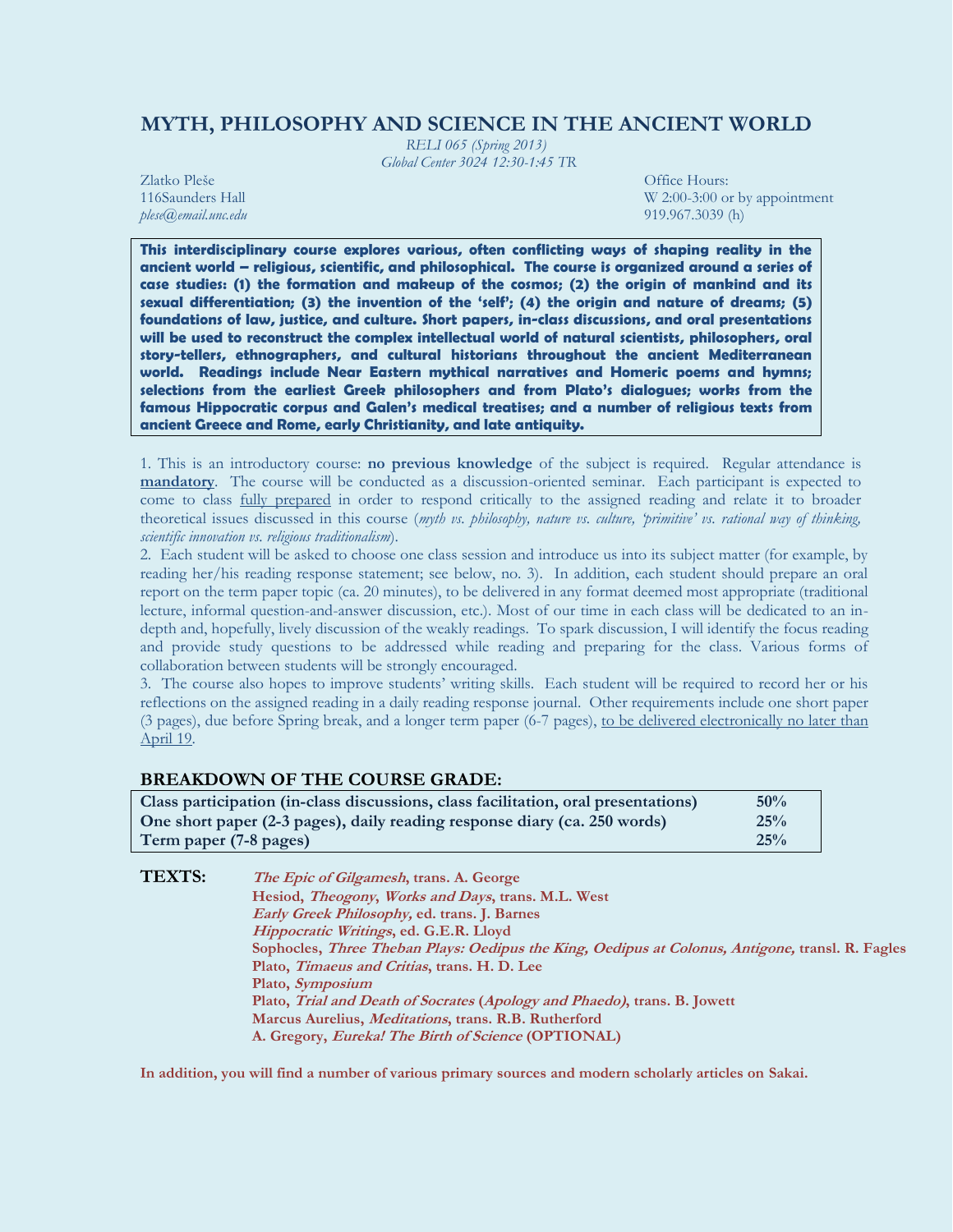# **COURSE SCHEDULE**

# **I. COURSE INTRODUCTION**

#### **Weeks One: Preliminary Remarks**

Jan 10 **Defining Terms: Myth, Science, and Reason in the Ancient World and Today** Read: K. Popper, "Science as Falsification," 1-4 (Sakai); G. S. Kirk, "On Defining Myths," 53-61 (Sakai)

### **II. CASE STUDY ONE: THE UNIVERSE—ITS CREATION AND STRUCTURE**

#### **Week Two: "Metaphors We Live By"**

- Jan 15 **Mesopotamian and Egyptian Creation Stories** Read: The Babylonian Poem 'Enuma Elish' ("When on High") 31-39 (Sakai); Akkadian Myths and Epics: *The Creation Epic* (Sakai); J. Assman, "Cosmotheism as a Form of Knowledge," 204- 213 (Sakai); "The Memphite Theology of Creation," 1-5 (Sakai)
- Jan 17 **Biblical Accounts of Creation: From God's Creative Word to Dame Wisdom** Read: *Genesis* 1-6; *Wisdom of Solomon* 7-9; *Sirach* 24; *Proverbs* 1-8; *Gospel of John* 1:1-18; E. Leach, "Genesis as Myth," 7-23 (Sakai)

### **Week Three: From Myth to Philosophy?**

| Jan $22$          | <b>Earliest Greek Cosmogonies, from Hesiod to the Presocratics</b><br>Read: Hesiod, Theogony, trans. M.L. West; J. Barnes, Early Greek Philosophers 9-17, 48-73,<br>111-50 (this last section is optional), 185-200; Gregory, Eureka, pp. 1-28 (optional) |  |
|-------------------|-----------------------------------------------------------------------------------------------------------------------------------------------------------------------------------------------------------------------------------------------------------|--|
| Jan 24            | Plato's Universe: The Craftsman and His Model<br>Read: Plato, <i>Timaeus</i> , trans. H. D. Lee, 29-82; Gregory, <i>Eureka</i> , pp. 47-73 (optional)                                                                                                     |  |
| <b>Week Four:</b> | <b>Chance vs. Providence, Freedom vs. Necessity</b>                                                                                                                                                                                                       |  |
| Jan $29$          | Atoms, Void, and the Swerve: Democritus and Epicurus<br>Read: J. Barnes, Early Greek Philosophers 203-253; "Epicurus: Atomic Motion" 46-52 (Sakai)                                                                                                        |  |
| Jan $31$          | <b>Providential Universe of the Stoics: Marcus Aurelius</b><br>Read: Marcus Aurelius, <i>Meditations</i> , trans. R. B. Rutherford; Gregory, <i>Eureka</i> , pp. 98-114 (optional)                                                                        |  |

### **III. CASE STUDY TWO: THE ORIGIN AND NATURE OF HUMAN BEINGS**

### **Week Five: "Male and Female He Created Them (It?)"**

- Feb 5 **The Story of Adam and Eve and Its Near Eastern Parallels** Read: *Genesis* 1-3; *Atrahasis* (excerpt) in: J. O'Brien and W. Major, *In the Beginning: Creation Myths from Ancient Mesopotamia, Israel and Greece*, 70-86 (Sakai); Apollodorus, *The Library* 1.7 ("The Deucalionids"), pp. 36-37 (Sakai) Feb 7 **Jewish and Christian Views on Sex and Gender: Philo and Paul**
	- Read: Paul, *1Corinthians*; Philo, *A Treatise on the Account of the Creation of the World as Given by Moses* (abridged, with an interview with Peder Borgen) (Sakai)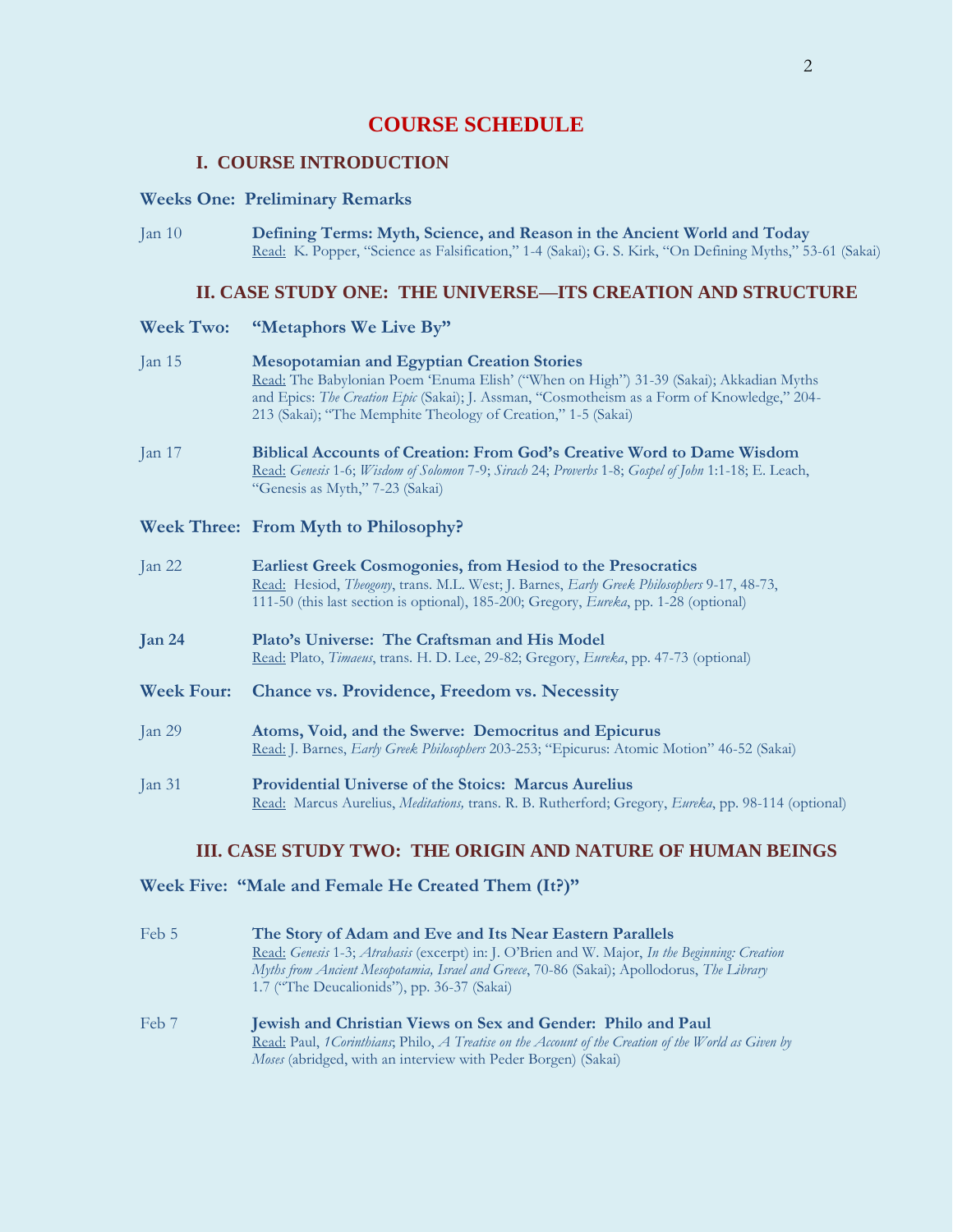### **Weeks Six: Sexual Differentiation**

| Feb 12 | Pandora's Jar and the Myth of the Original Androgyny<br>Read: Hesiod, Works and Days, trans. M.L. West; J.-P. Vernant, "Myth of Prometheus in Hesiod," pp.<br>183-199 (Sakai) |
|--------|-------------------------------------------------------------------------------------------------------------------------------------------------------------------------------|
| Feb 14 | "Females Created from Thinner Seeds"—Ancient Greek Science and Sex-Determination                                                                                              |
|        | Read: Presocratic Philosophers on the origins of male and female (Sakai); Aristotle,                                                                                          |
|        | Generation of Animals 1.1-3, 17-23; 2.1-6 (Sakai); Hippocratic Writings, ed. G.E.R.                                                                                           |
|        | Lloyd, 317-45 (The Seed and The Nature of the Child); Gregory, Eureka, pp. 115-135 (optional)                                                                                 |

### **IV. CASE STUDY THREE: "KNOW THYSELF"**

**Week Seven: What to Make of Oneself: Gilgamesh and Achilles**

| Feb 19 | Gilgamesh and the Human Search for Immortality        |
|--------|-------------------------------------------------------|
|        | Read: The Epics of Gilgamesh, trans. A. George, 1-100 |

- Feb 21 **Achilles, the Mortal Hero—"He Whom the God Loves Dies Young"** Read: *Iliad,* excerpts from books 9, 18, 22, 24; S. Schein, "War, Death, and Heroism," 67-88 (Sakai); R. Janko, "The gods in Homer," 1-7 (Sakai)
- **Week Eight: 'Know Thyself' in Greek Tragedy and Philosophy**
- **Feb 26 Human Condition: "Know Thy Limits"**  Read: Sophocles, *The Three Theban Plays*, trans. R. Fagles (*Antigone* and *Oedipus the King*)
- Feb 28 **Discussing Term Papers**
- **Week Nine: Care of the Self in Medicine, Philosophy and Religion**
- Mar 5 **Socrates and His "Demon" – Immortality of the Soul** Read: Plato, *The Trial and Death of Socrates*, trans. Jowett, 55-115 (*Phaedo*)
- Mar 7 **Hippocratic Medicine on the Nature and Constitution of Human Being** Read: *Hippocratic Writings*, ed. G.E.R. Lloyd, 237-71 (*The Sacred Disease* and *The Nature of Man*)
- **Mar 8-17 Spring Break (Short Papers Due by March 8)**

## **V. CASE STUDY FOUR: THE ORIGIN AND NATURE OF DREAMS**

- **Week Ten: The 'Self' in Philosophy and Christianity; Freud and Jung on Dreams**
- Mar 19 **Philosophy ("Every Day We Die") vs. Christianity ("How Do the Dead Rise Again?")** Read: Epicurus on Death, selections (Sakai); Seneca, *Letter 24* (Sakai); Paul, *1 Corinthians* 15
- Mar 21 **Modern (Non-Falsifiable) Theories of Dreams and Dreaming** S. Freud, *The Interpretation of Dreams*, 255-267 (Sakai); C. G. Jung, "On the Nature of Dreams," 67-83 (Sakai)